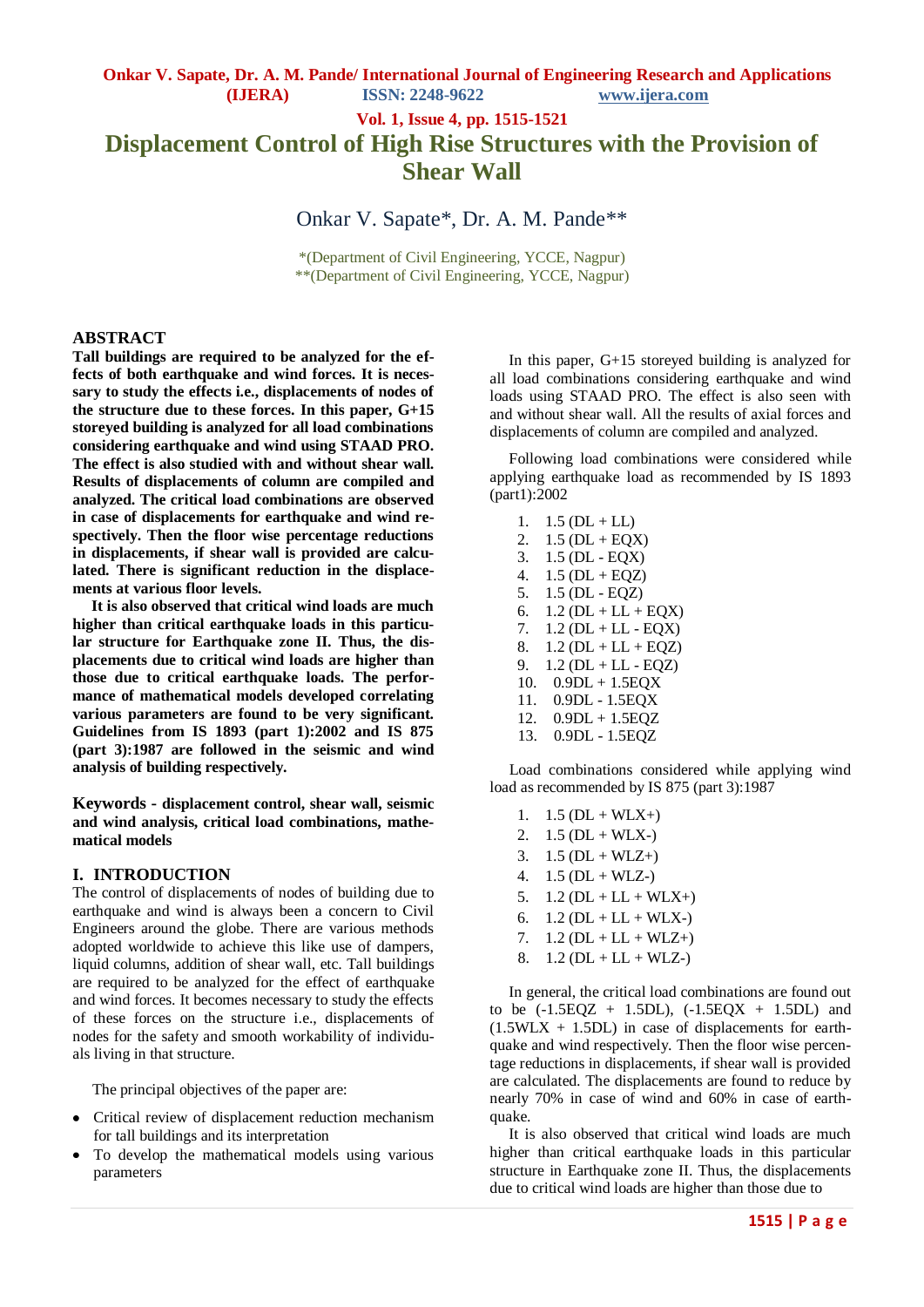### **Vol. 1, Issue 4, pp. 1515-1521**

critical earthquake loads. The performance of mathematical models developed correlating various parameters are found to be very significant.

 The proposed model for shear wall in 3 dimensioned structures is useful and effective in predicting the inelastic behavior of wall frame structures, J. Fu, et.al. [1].

### **II. ABOUT THE STRUCTURE**

A R.C.C. (G+15) residential building with brick infills having parking at basement is considered for the study purpose. The total area of one floor of the building is nearly 4000 sq.ft. having storey height of 3m. The building is situated in earthquake zone II i.e., zone factor 0.10. The wind speed considered is 39 m/s with category 2 and class A. Soil is of type II (medium) and Importance factor considered is 1 with building frame system as OMRF. Basically there was no shear walls in original building but later 2 "L shaped" and "2 U shaped" shear walls were added from basement to topmost floor in the model.

 The following loads are considered **/** applied on the building:

- 1) Dead load of the building i.e., Self weight of all R.C.C. members and brickwork
- 2) Live load for all the floors =  $3KN/m^2$
- 3) Earthquake load
- 4) Wind load

## **III. ANALYSIS OF DATA GENERATED**

Critical load combinations for displacements In case of Earthquake:

 $(-1.5EQZ + 1.5DL)$  &  $(-1.5EQX + 1.5DL)$ In case of Wind:  $(1.5WLX + 1.5DL)$ 

4 columns are selected from different locations in the building for detailed study Column No. 93 Position: Corner Column No. 136 Position: Outside Column No. 175 Position: Inside Column No. 257 Position: Middle

Results of floor wise displacements of all 4 columns with all combinations of earthquake and wind are assembled for the making of graphs.

Following analysis is done by using STAAD PRO results:

- 1) Floor wise displacements for all combinations of earthquake and wind (with and without shear wall)
- 2) Floor wise axial forces for all combinations of earthquake and wind (with and without shear wall)
- 3) Floor wise percentage reduction in displacements due to shear wall in critical combinations of both earthquake and wind
- 4) Floor wise displacements due to critical wind load with shear wall, critical earthquake loads with and without shear wall against the displacements due to wind load without shear wall only.

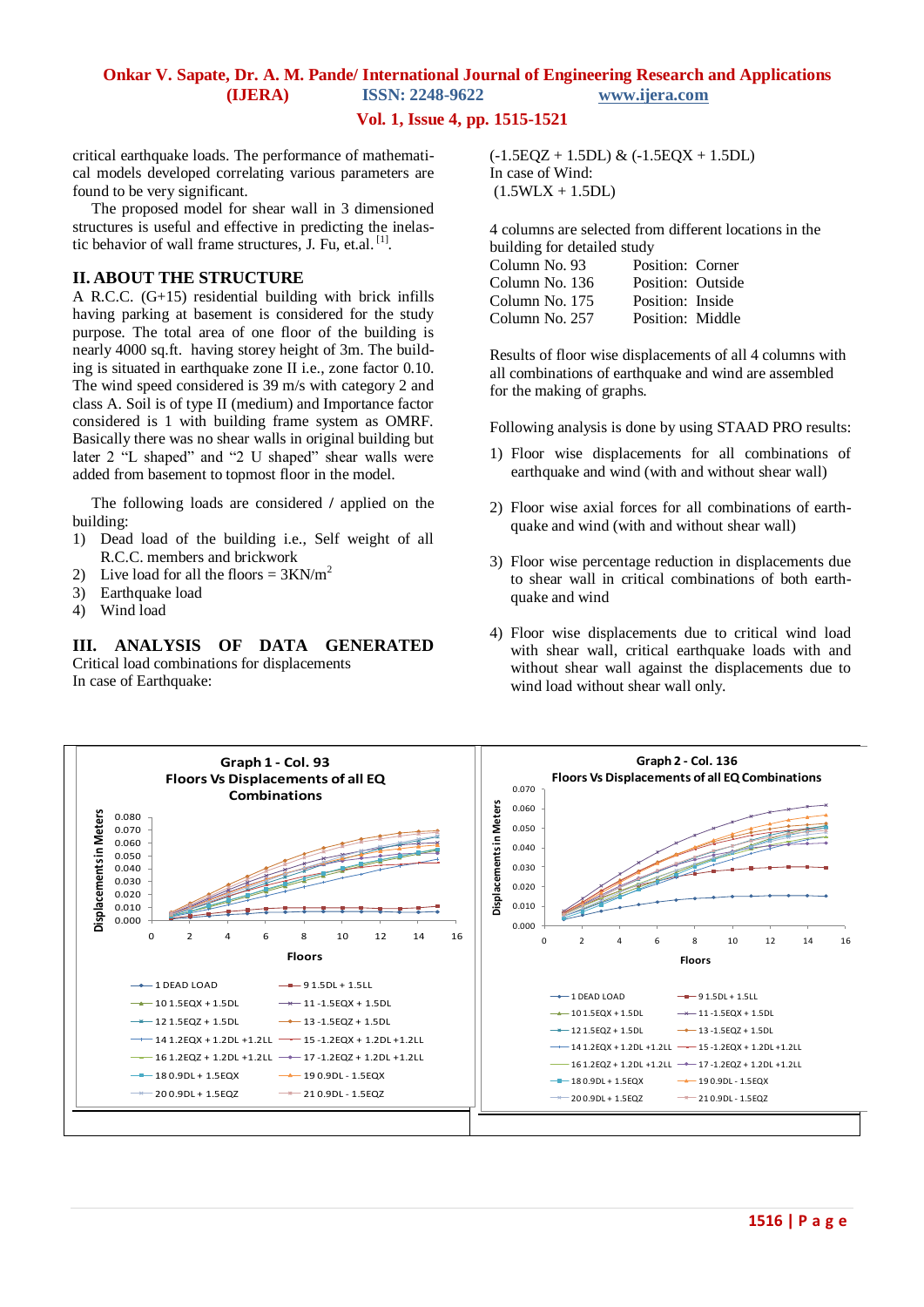

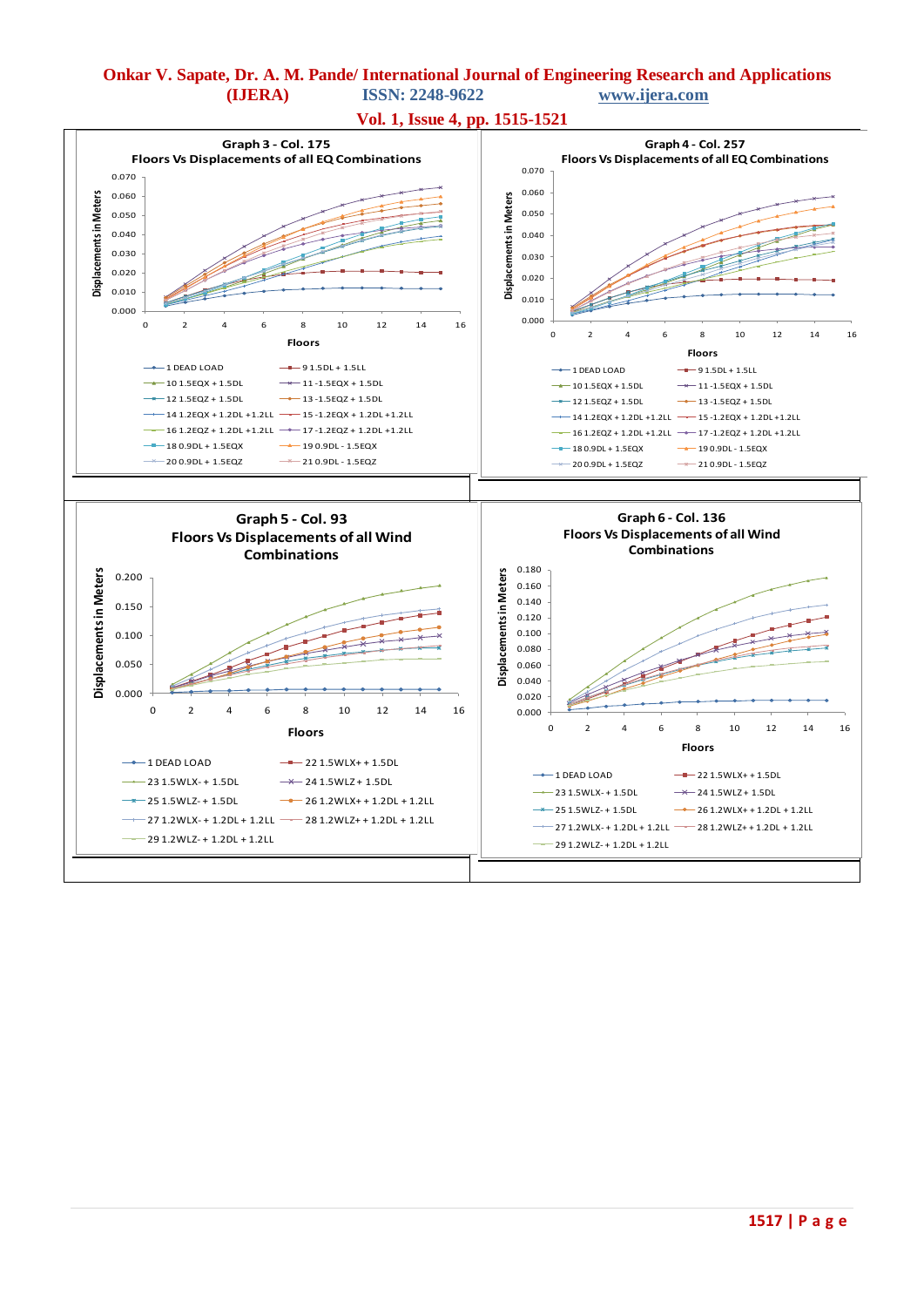





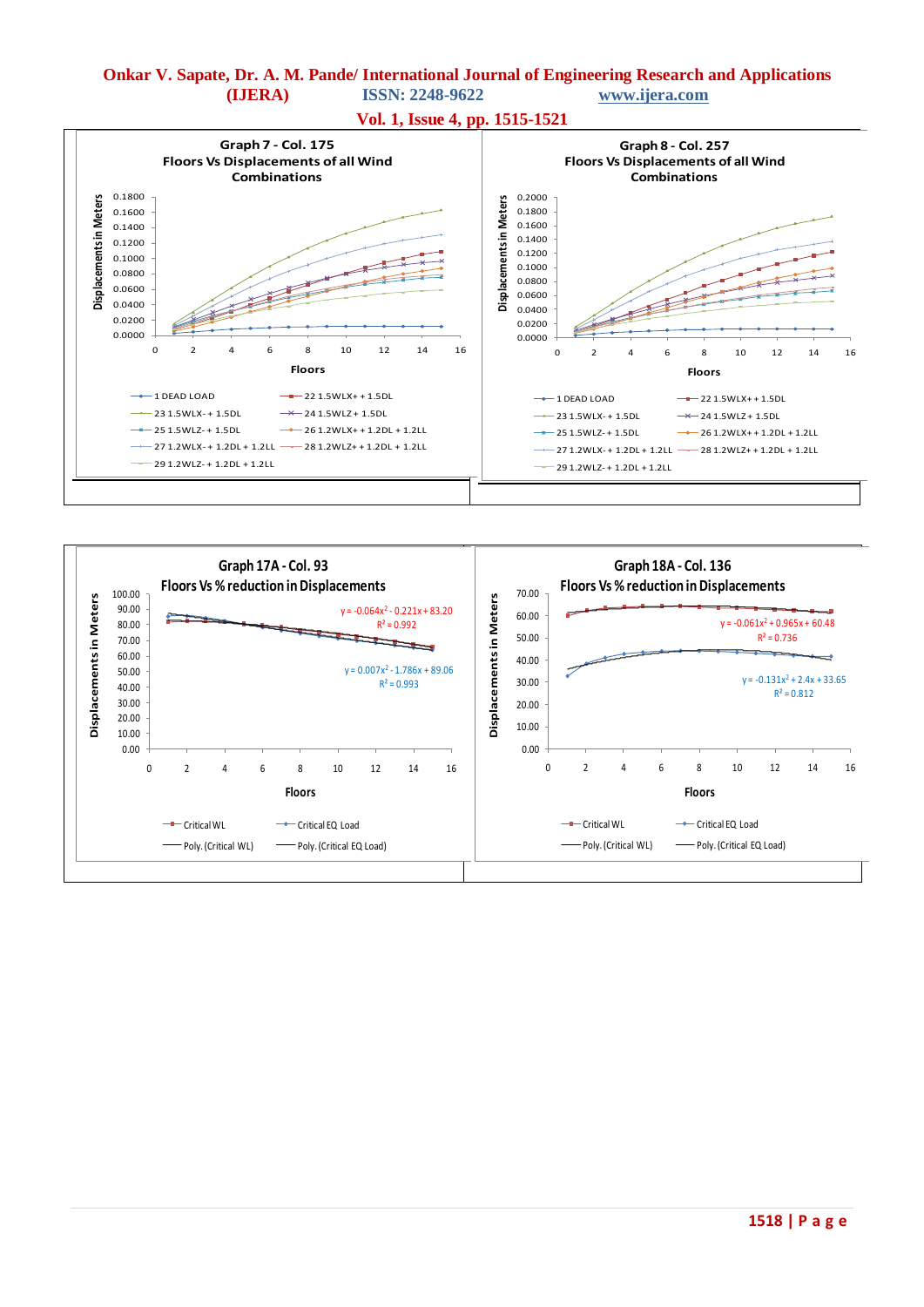

**Vol. 1, Issue 4, pp. 1515-1521**

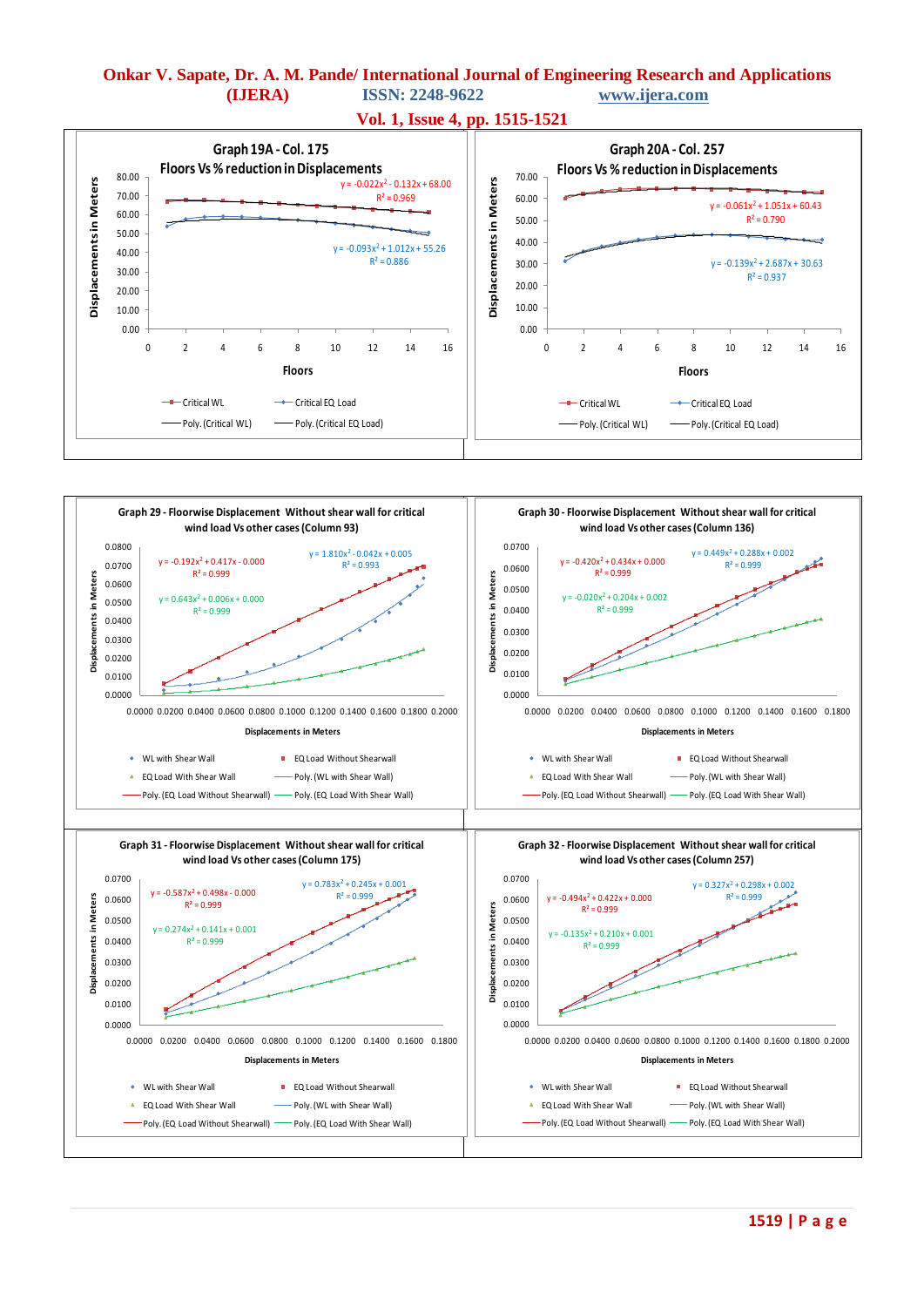# **Onkar V. Sapate, Dr. A. M. Pande/ International Journal of Engineering Research and Applications ISSN: 2248-9622**

### **Vol. 1, Issue 4, pp. 1515-1521**

**TABLE NO. 1** - Mathematical models developed for calculation of floor displacement for three cases from known floor displacements for critical wind load consideration without shear wall

| Column<br><b>Type</b> | Column<br>No. | Case                                      | <b>Mathematical Model</b>                                                                                                     | ${\bf R}^2$<br><b>Value</b> | <b>Validity of model</b>                          |
|-----------------------|---------------|-------------------------------------------|-------------------------------------------------------------------------------------------------------------------------------|-----------------------------|---------------------------------------------------|
| Corner                | 93            | Critical WL With<br>Shear Wall            | $y = 1.810x^{2} - 0.042x + 0.005$<br>This model may not be successful at<br>lower levels as the displacements are<br>too low. | 0.993                       | 93.33% predictions within<br>85% confidence limit |
|                       |               | Critical EQ Load<br>Without Shear<br>Wall | $y = -0.192x^2 + 0.417x$                                                                                                      | 0.999                       | 100% predictions within<br>95% confidence limit   |
|                       |               | Critical EQ Load<br>With Shear Wall       | $y = 0.643x^{2} + 0.006x$<br>This model may not be successful at<br>lower levels as the displacements are<br>too low.         | 0.999                       | 66.67% predictions within<br>85% confidence limit |
| Outside               | 136           | Critical WL With<br>Shear Wall            | $y = 0.449x^{2} + 0.288x + 0.002$                                                                                             | 0.999                       | 100% predictions within<br>95% confidence limit   |
|                       |               | Critical EQ Load<br>Without Shear<br>Wall | $y = -0.420x^{2} + 0.434x$                                                                                                    | 0.999                       | 100% predictions within<br>90% confidence limit   |
|                       |               | Critical EQ Load<br>With Shear Wall       | $y = -0.020x^{2} + 0.204x + 0.002$                                                                                            | 0.999                       | 100% predictions within<br>95% confidence limit   |
| Inside                | 175           | Critical WL With<br>Shear Wall            | $y = 0.783x^{2} + 0.245x + 0.001$                                                                                             | 0.999                       | 100% predictions within<br>90% confidence limit   |
|                       |               | Critical EQ Load<br>Without Shear<br>Wall | $y = -0.587x^{2} + 0.498x$                                                                                                    | 0.999                       | 100% predictions within<br>95% confidence limit   |
|                       |               | Critical EQ Load<br>With Shear Wall       | $y = 0.274x^{2} + 0.141x + 0.001$                                                                                             | 0.999                       | 100% predictions within<br>90% confidence limit   |
| Middle                | 257           | Critical WL With<br>Shear Wall            | $y = 0.327x^{2} + 0.298x + 0.002$                                                                                             | 0.999                       | 100% predictions within<br>90% confidence limit   |
|                       |               | Critical EQ Load<br>Without Shear<br>Wall | $y = -0.494x^{2} + 0.422x$                                                                                                    | 0.999                       | 100% predictions within<br>90% confidence limit   |
|                       |               | Critical EQ Load<br>With Shear Wall       | $y = -0.135x^{2} + 0.210x + 0.001$                                                                                            | 0.999                       | 100% predictions within<br>85% confidence limit   |

### **IV. OBSERVATIONS**

Following observations are drawn from the tables and graphs:

1) The critical load combinations for displacements are found to be  $(-1.5EQZ + 1.5DL)$  or  $(-1.5EQX +$ 

1.5DL) in case of earthquake. This depends on the position of respective column and its orientation.

2) For wind loads, the critical load combination for displacements is found to be (1.5WLX- + 1.5DL).